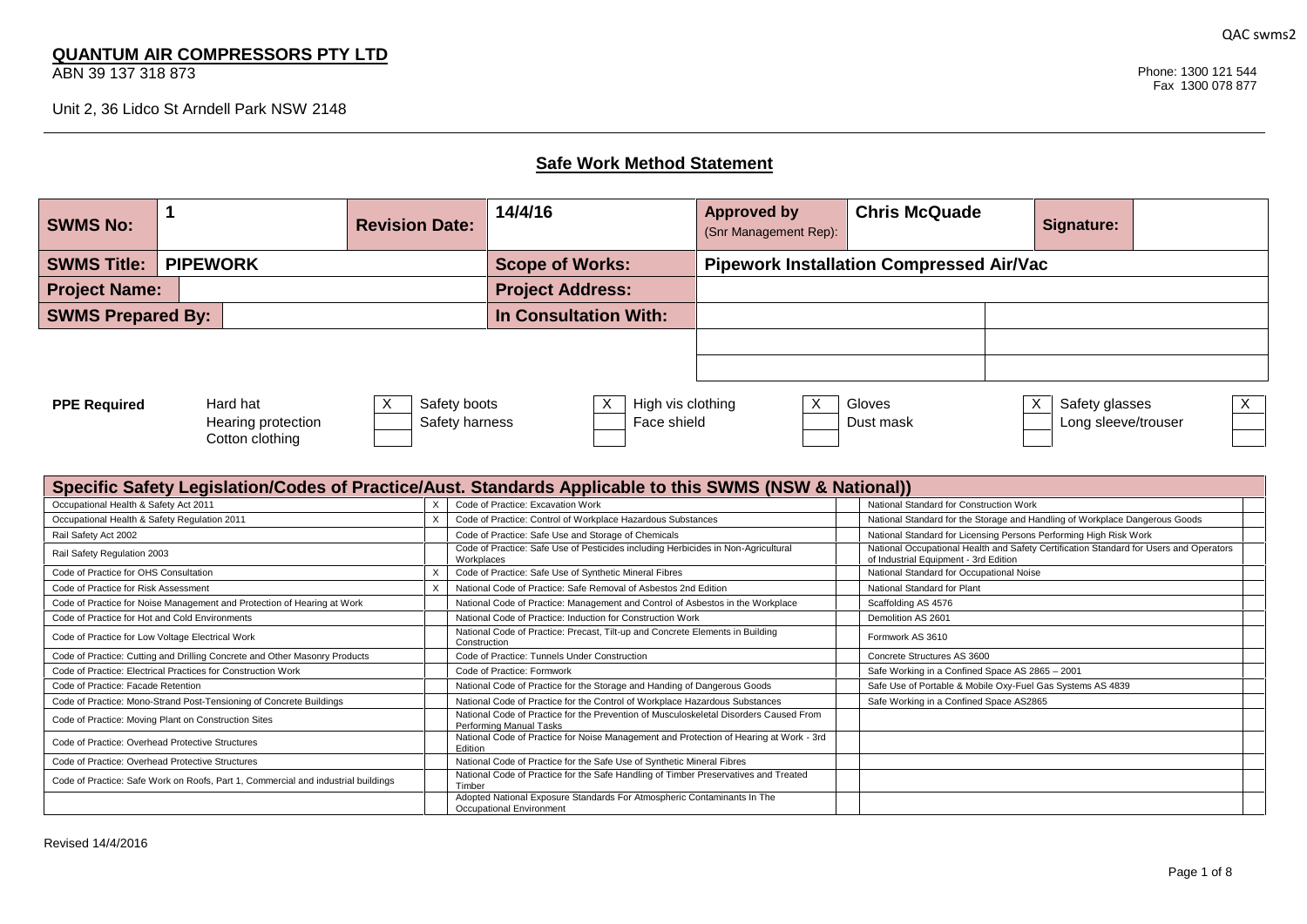| <b>Step</b><br>No.<br>Logical<br>sequence | <b>Sequence of Basic Job Steps</b><br>Break down Job into steps. Each step should<br>accomplish a major task in logical sequence. | <b>Potential Safety</b><br><b>Hazards</b><br>Identify the hazards (health<br>and safety) associated with<br>each step, examine each to<br>find all possible risk factors | <b>Risk</b><br><b>Score</b><br>Use matrix<br>score risk | <b>Control Measure</b><br>Determine what actions are necessary to eliminate or minimise all hazards<br>that could lead to an accident, injury, illness or environmental incident.<br>The risk must be reduced or controlled to a level that is acceptable before<br>work commences | <b>Who</b><br>Who is responsible for<br>implementing Control<br><b>Measure</b> |
|-------------------------------------------|-----------------------------------------------------------------------------------------------------------------------------------|--------------------------------------------------------------------------------------------------------------------------------------------------------------------------|---------------------------------------------------------|------------------------------------------------------------------------------------------------------------------------------------------------------------------------------------------------------------------------------------------------------------------------------------|--------------------------------------------------------------------------------|
| 1.                                        | Working on Site                                                                                                                   | Personal Injury                                                                                                                                                          | $\overline{5}$                                          | Ensure Permits are acquired through Site Supervisor                                                                                                                                                                                                                                | Service Tech                                                                   |
| 2.                                        | Assess work area for new pipe<br>installation                                                                                     | Trip, slip pump                                                                                                                                                          | 20                                                      | Obey signage                                                                                                                                                                                                                                                                       | Service Tech                                                                   |
| 3.                                        | Scan work area for other services                                                                                                 | <b>Electrical shock</b>                                                                                                                                                  | 12                                                      | Any electrical wiring is to be assumed live                                                                                                                                                                                                                                        | Service Tech                                                                   |
| 4.                                        | Installation of pipe work                                                                                                         | Working around live<br>services<br><b>Dust</b><br>Repetitive strain                                                                                                      | 8                                                       | All plant and electric power tools be fitted with current<br>test and tag<br>All PPE to prevent dust exposure<br>Use safe lifting practices                                                                                                                                        | Service Tech                                                                   |
| 5.                                        | Drilling of holes into concrete at<br>designated time for site                                                                    | Electric shock<br>Dust                                                                                                                                                   | 8                                                       | All plant and electric power tools be fitted with current<br>test and tag<br>All PPE to prevent dust exposure<br>Use safe lifting practices                                                                                                                                        | <b>Service Tech</b>                                                            |
| 6.                                        | Pressure test pipe work                                                                                                           | Compressed air                                                                                                                                                           | 8                                                       | Inspect all pipe work before pressure testing<br>Notify personnel that you will be pressure testing<br>All relevant PPE worn                                                                                                                                                       | Service Tech                                                                   |
| 7.                                        | Insure site is left clean after<br>completion                                                                                     | <b>Dust</b>                                                                                                                                                              | 16                                                      | All relevant PPE to be worn                                                                                                                                                                                                                                                        | Service Tech                                                                   |
|                                           |                                                                                                                                   |                                                                                                                                                                          |                                                         |                                                                                                                                                                                                                                                                                    |                                                                                |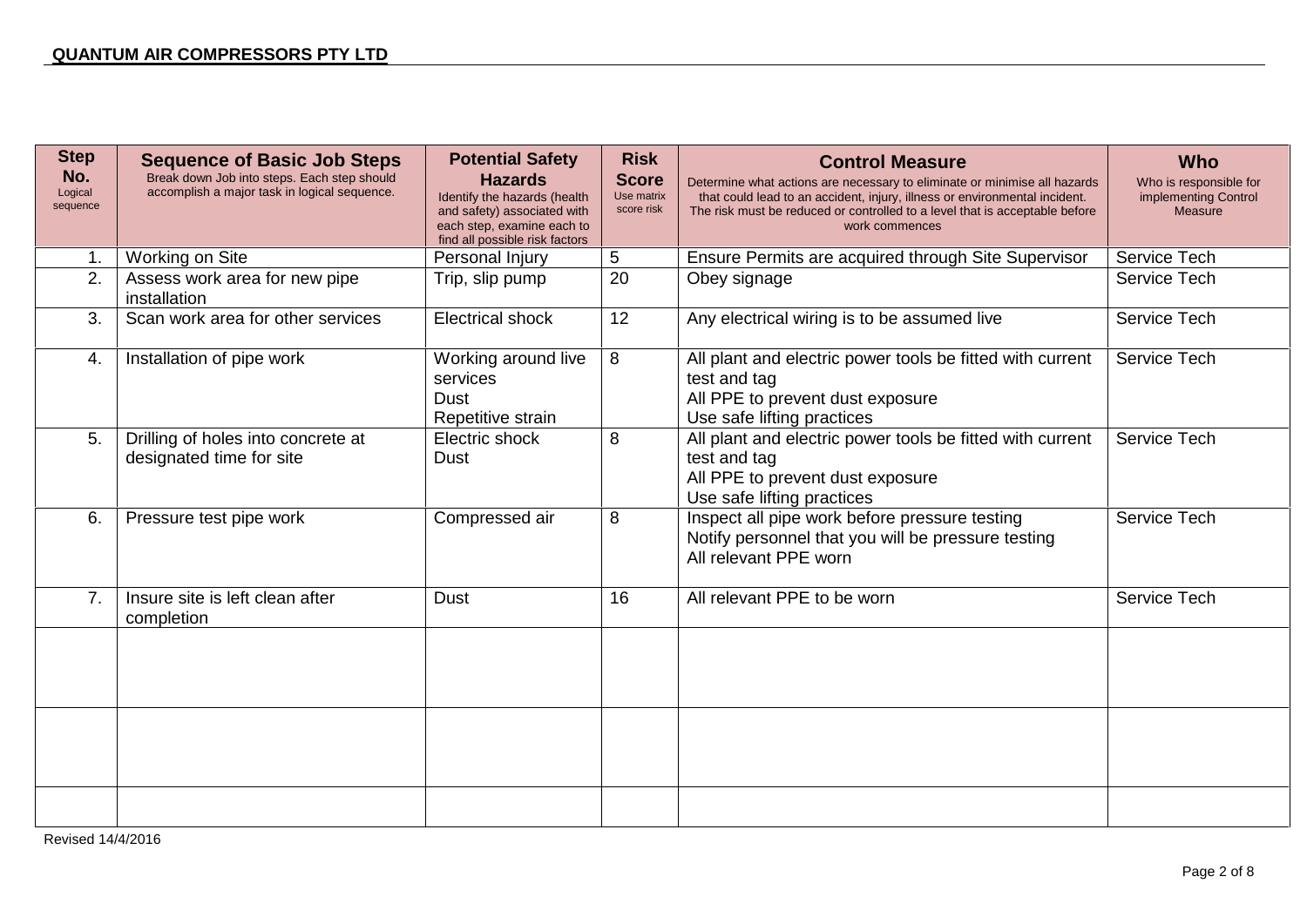### **QUANTUM AIR COMPRESSORS PTY LTD**

| <b>Step</b><br>No.<br>Logical<br>sequence | <b>Sequence of Basic Job Steps</b><br>Break down Job into steps. Each step should<br>accomplish a major task in logical sequence. | <b>Potential Safety</b><br><b>Hazards</b><br>Identify the hazards (health<br>and safety) associated with<br>each step, examine each to<br>find all possible risk factors | <b>Risk</b><br><b>Score</b><br>Use matrix<br>score risk | <b>Control Measure</b><br>Determine what actions are necessary to eliminate or minimise all hazards<br>that could lead to an accident, injury, illness or environmental incident.<br>The risk must be reduced or controlled to a level that is acceptable befo<br>work commences | Who<br>Who is responsible for<br>implementing Control<br>Measure |
|-------------------------------------------|-----------------------------------------------------------------------------------------------------------------------------------|--------------------------------------------------------------------------------------------------------------------------------------------------------------------------|---------------------------------------------------------|----------------------------------------------------------------------------------------------------------------------------------------------------------------------------------------------------------------------------------------------------------------------------------|------------------------------------------------------------------|
|                                           |                                                                                                                                   |                                                                                                                                                                          |                                                         |                                                                                                                                                                                                                                                                                  |                                                                  |
|                                           |                                                                                                                                   |                                                                                                                                                                          |                                                         |                                                                                                                                                                                                                                                                                  |                                                                  |
|                                           |                                                                                                                                   |                                                                                                                                                                          |                                                         |                                                                                                                                                                                                                                                                                  |                                                                  |
|                                           |                                                                                                                                   |                                                                                                                                                                          |                                                         |                                                                                                                                                                                                                                                                                  |                                                                  |
|                                           |                                                                                                                                   |                                                                                                                                                                          |                                                         |                                                                                                                                                                                                                                                                                  |                                                                  |
|                                           |                                                                                                                                   |                                                                                                                                                                          |                                                         |                                                                                                                                                                                                                                                                                  |                                                                  |
|                                           |                                                                                                                                   |                                                                                                                                                                          |                                                         |                                                                                                                                                                                                                                                                                  |                                                                  |
|                                           |                                                                                                                                   |                                                                                                                                                                          |                                                         |                                                                                                                                                                                                                                                                                  |                                                                  |
|                                           |                                                                                                                                   |                                                                                                                                                                          |                                                         |                                                                                                                                                                                                                                                                                  |                                                                  |
|                                           |                                                                                                                                   |                                                                                                                                                                          |                                                         |                                                                                                                                                                                                                                                                                  |                                                                  |

Revised 14/4/2016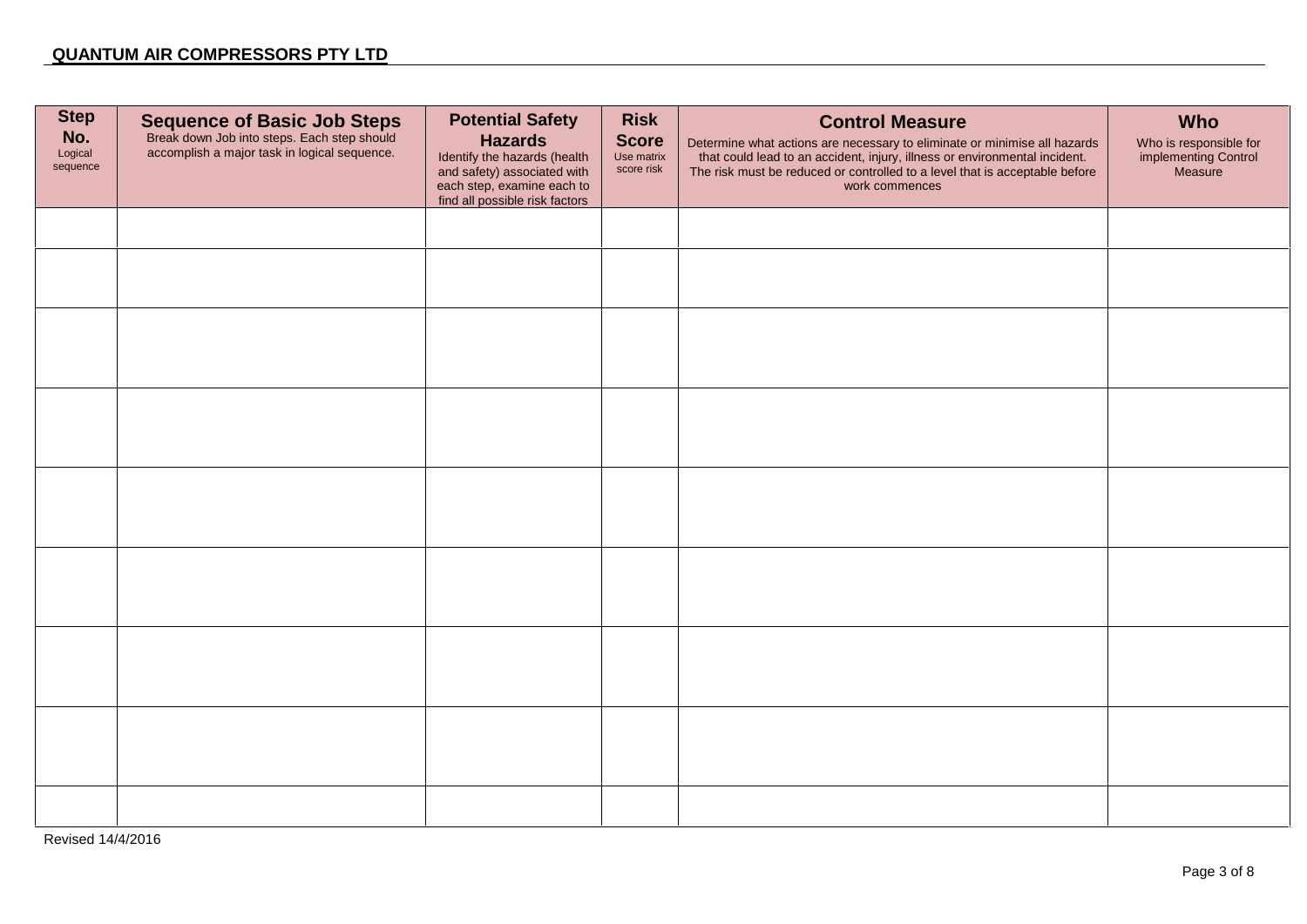### **QUANTUM AIR COMPRESSORS PTY LTD**

| <b>Step</b><br>No.<br>Logical<br>sequence | <b>Sequence of Basic Job Steps</b><br>Break down Job into steps. Each step should<br>accomplish a major task in logical sequence. | <b>Potential Safety</b><br><b>Hazards</b><br>Identify the hazards (health<br>and safety) associated with<br>each step, examine each to<br>find all possible risk factors | <b>Risk</b><br><b>Score</b><br>Use matrix<br>score risk | <b>Control Measure</b><br>Determine what actions are necessary to eliminate or minimise all hazards<br>that could lead to an accident, injury, illness or environmental incident.<br>The risk must be reduced or controlled to a level that is acceptable before<br>work commences | <b>Who</b><br>Who is responsible for<br>implementing Control<br>Measure |
|-------------------------------------------|-----------------------------------------------------------------------------------------------------------------------------------|--------------------------------------------------------------------------------------------------------------------------------------------------------------------------|---------------------------------------------------------|------------------------------------------------------------------------------------------------------------------------------------------------------------------------------------------------------------------------------------------------------------------------------------|-------------------------------------------------------------------------|
|                                           |                                                                                                                                   |                                                                                                                                                                          |                                                         |                                                                                                                                                                                                                                                                                    |                                                                         |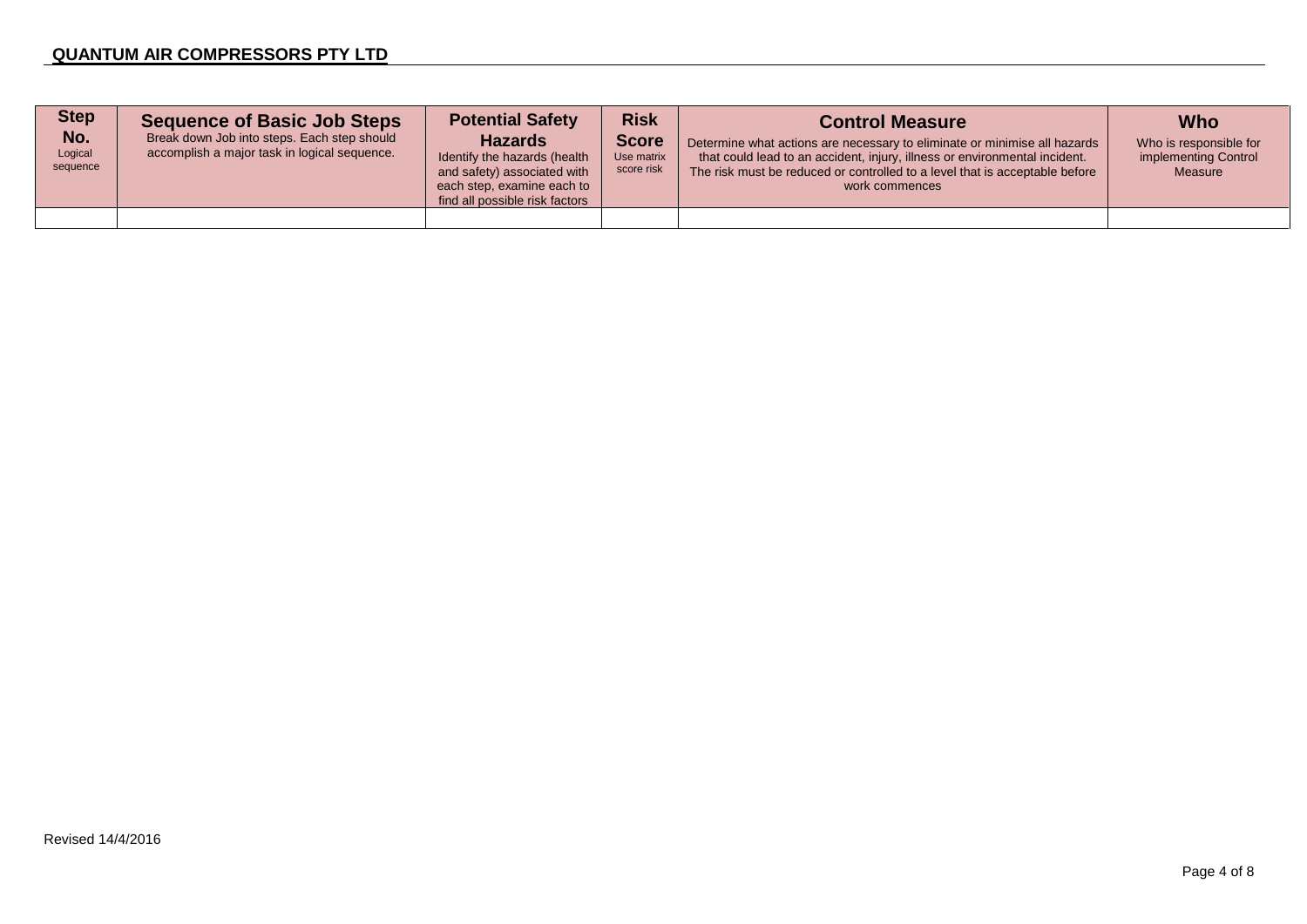# **Risk Assessment Matrix**

|   | <b>LIKELIHOOD</b> |                                      |  |  |  |  |  |  |
|---|-------------------|--------------------------------------|--|--|--|--|--|--|
|   | <b>Descriptor</b> | <b>Description</b>                   |  |  |  |  |  |  |
| A | Very Likely       | Happens frequently                   |  |  |  |  |  |  |
| в | Likely            | Happens occasionally                 |  |  |  |  |  |  |
| С | Unlikely          | Could happen but rare                |  |  |  |  |  |  |
| D | Very Unlikely     | Could happen but probably never will |  |  |  |  |  |  |

| <b>CONSEQUENCES</b> related to activities, products & services |                                                              |                                                                    |  |  |  |  |  |  |
|----------------------------------------------------------------|--------------------------------------------------------------|--------------------------------------------------------------------|--|--|--|--|--|--|
|                                                                | <b>Occupational Health &amp; Safety</b><br><b>Descriptor</b> |                                                                    |  |  |  |  |  |  |
|                                                                | Catastrophic                                                 | Death                                                              |  |  |  |  |  |  |
| 2                                                              | Major                                                        | Serious injury or disease. Extended medical treatment<br>required. |  |  |  |  |  |  |
| 3                                                              | Moderate                                                     | Medical treatment required. Lost time.                             |  |  |  |  |  |  |
|                                                                | Minor                                                        | Medical treatment required. No lost time.                          |  |  |  |  |  |  |
| 5                                                              | Insignificant                                                | No lost time (Report only)                                         |  |  |  |  |  |  |

| <b>RISK CLASSES</b> |                      |                      |                    |                         |                       |               |  |  |  |  |
|---------------------|----------------------|----------------------|--------------------|-------------------------|-----------------------|---------------|--|--|--|--|
|                     |                      |                      | <b>CONSEQUENCE</b> |                         |                       |               |  |  |  |  |
|                     |                      |                      | $\mathbf{2}$       | 3                       | 4                     | 5             |  |  |  |  |
| <b>LIKELIHOOD</b>   |                      | Catastrophic         | Major              | <b>Moderate</b>         | Minor                 | Insignificant |  |  |  |  |
| A                   | <b>Very Likely</b>   |                      | 3                  | 6                       | 10                    | 14            |  |  |  |  |
| B                   | Likely               | $\overline{2}$       | 5                  | 9                       | 13                    | 17            |  |  |  |  |
| C                   | <b>Unlikely</b>      | 4                    | 8                  | $12 \ \mathsf{ }$       | 16                    | 19            |  |  |  |  |
| D                   | <b>Very Unlikely</b> | 7                    | 11                 | 15                      | 18                    | 20            |  |  |  |  |
|                     |                      | $= 1-6$ or High Risk |                    | $= 7-13$ or Medium Risk | $= 15-20$ or Low Risk |               |  |  |  |  |

## **Hierarchy of Controls**

- *1. ELIMINATION, can the risk or hazard be totally eliminated?*
- *2. SUBSTITUTION, can the risk or hazard be replaced with a less hazardous method, material or system?*
- *3. ISOLATION, can the hazard or risk be distanced from persons or can it be enclosed to prevent entry/access?*
- *4. ENGINEERING CONTROLS, can the hazard or risk be guarded or made safe by engineering methods?*
- *5. ADMINISTRATIVE CONTROLS, can training, increased supervision, rotation or signage assist?*
- *6. PERSONAL PROTECTIVE EQUIPMENT, can PPE protect the worker from the hazard or risk?*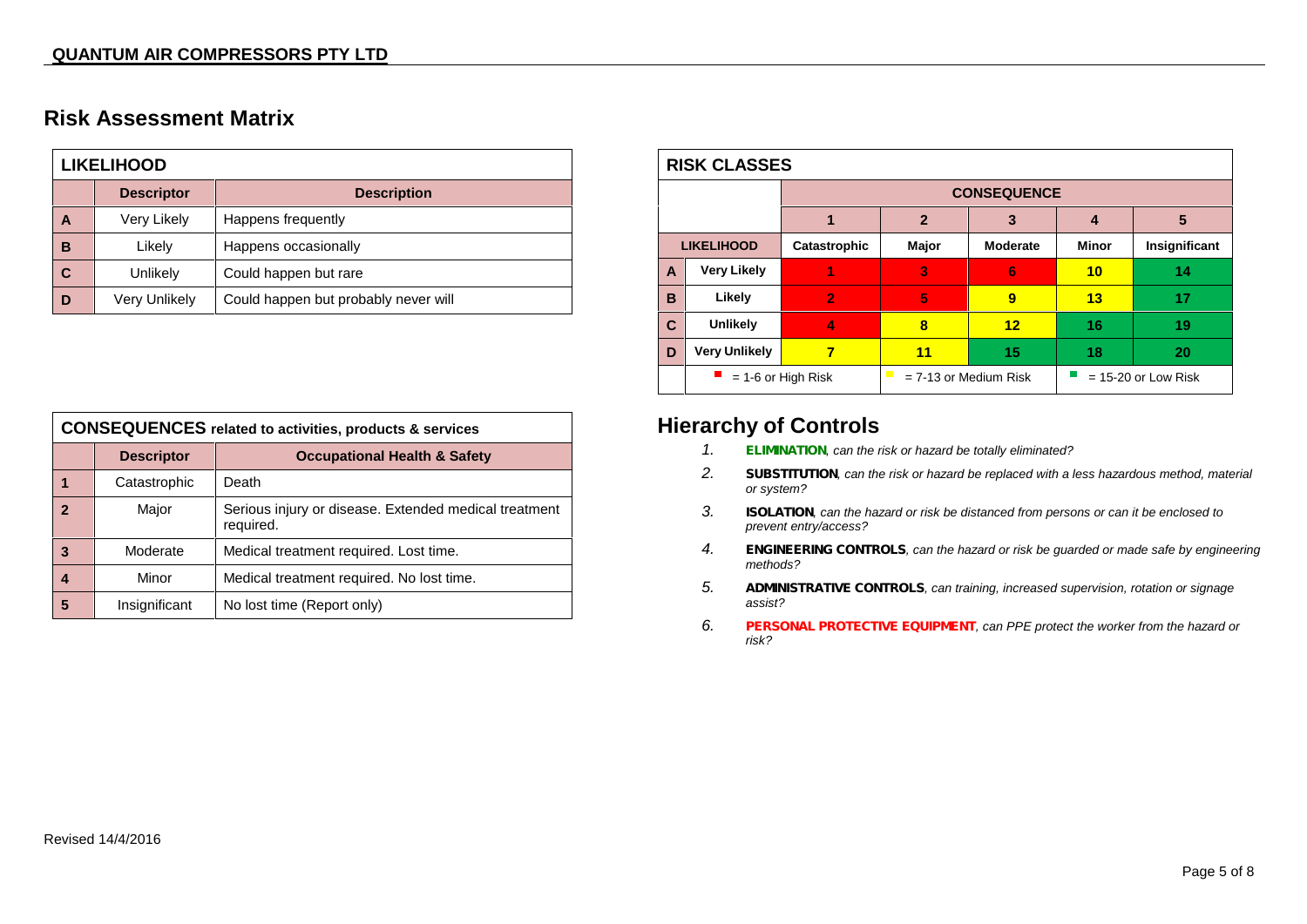|   | Plant & Equipment used for the task addressed by this SWMS                                                                                       |                                                                                                                                       |  |  |  |  |  |  |
|---|--------------------------------------------------------------------------------------------------------------------------------------------------|---------------------------------------------------------------------------------------------------------------------------------------|--|--|--|--|--|--|
| X | <b>Plant and Equipment</b>                                                                                                                       | A guide to Safety and Maintenance Checks                                                                                              |  |  |  |  |  |  |
|   | <b>Trucks</b>                                                                                                                                    | Service logbook inspected on arrival and at three monthly intervals. Services in accordance with manufacturer's maintenance schedule. |  |  |  |  |  |  |
|   | Bobcat / Terrain Cranes                                                                                                                          | Service logbook inspected on arrival and at three monthly intervals. Services in accordance with manufacturer's maintenance schedule. |  |  |  |  |  |  |
|   | Excavator                                                                                                                                        | Service logbook inspected on arrival and at three monthly intervals. Services in accordance with manufacturer's maintenance schedule. |  |  |  |  |  |  |
|   | Service logbook inspected on arrival and at monthly intervals. Services in accordance with manufacturer's maintenance schedule.<br>Cherry picker |                                                                                                                                       |  |  |  |  |  |  |
|   | Inspect on arrival and inspect in accordance with safety procedures.<br>Oxy Cutting equipment                                                    |                                                                                                                                       |  |  |  |  |  |  |
| X | Electrical tools and leads                                                                                                                       | Inspected, tested and tagged each month.                                                                                              |  |  |  |  |  |  |
|   | Hand tools                                                                                                                                       | Inspect prior to use.                                                                                                                 |  |  |  |  |  |  |
|   | Ladders                                                                                                                                          | Inspect prior to use.                                                                                                                 |  |  |  |  |  |  |
|   | Earth Leakage Circuit Breakers                                                                                                                   | Trip tested and tagged monthly and calibrated every three months. Trip times are to be recorded.                                      |  |  |  |  |  |  |
|   | Concrete Pumps                                                                                                                                   | Service logbook inspected on arrival and tested at start of each shift.                                                               |  |  |  |  |  |  |
|   | Generators                                                                                                                                       | Inspected, tested and tagged each month.                                                                                              |  |  |  |  |  |  |
|   | Harnesses                                                                                                                                        | Inspect prior to use and ensure harnesses are certified in accordance with WorkCover and OHS Legislation.                             |  |  |  |  |  |  |
|   | <b>Lifting Devices</b>                                                                                                                           | Inspected and certified in accordance with WorkCover and OHS Legislation.                                                             |  |  |  |  |  |  |
|   | Scaffolding                                                                                                                                      | Inspect prior to use. Ensure scaffolding is in accordance with AS 4576 - 1995.                                                        |  |  |  |  |  |  |
|   | Other (Specify)                                                                                                                                  |                                                                                                                                       |  |  |  |  |  |  |
|   |                                                                                                                                                  |                                                                                                                                       |  |  |  |  |  |  |
|   |                                                                                                                                                  |                                                                                                                                       |  |  |  |  |  |  |

|    | Permits, Certificates and WorkCover Approvals Required |                   | Hazardous Substances to be used on this task |             |
|----|--------------------------------------------------------|-------------------|----------------------------------------------|-------------|
| X  | <b>Description</b>                                     | <b>Where Kept</b> | <b>Material</b>                              | <b>MSDS</b> |
|    |                                                        |                   |                                              | attached    |
|    | Formwork certification (calculations)                  |                   |                                              |             |
|    | Asbestos / electrical shutdown clearances              |                   |                                              |             |
|    | Engineers certificates                                 |                   |                                              |             |
|    | Hot Work permits                                       |                   |                                              |             |
|    | Confined spaces permits                                |                   |                                              |             |
|    | Out of hours work permits                              |                   |                                              |             |
| X. | Electrical equipment tagged                            |                   |                                              |             |
|    | Barricades / Signs                                     |                   |                                              |             |
|    | Electrical isolation                                   |                   |                                              |             |
|    | Scaffolding certification                              |                   |                                              |             |
|    | <b>Excavation certification</b>                        |                   |                                              |             |
|    | Services search - DIAL BEFORE YOU DIG                  |                   |                                              |             |
|    |                                                        |                   |                                              |             |
|    |                                                        |                   |                                              |             |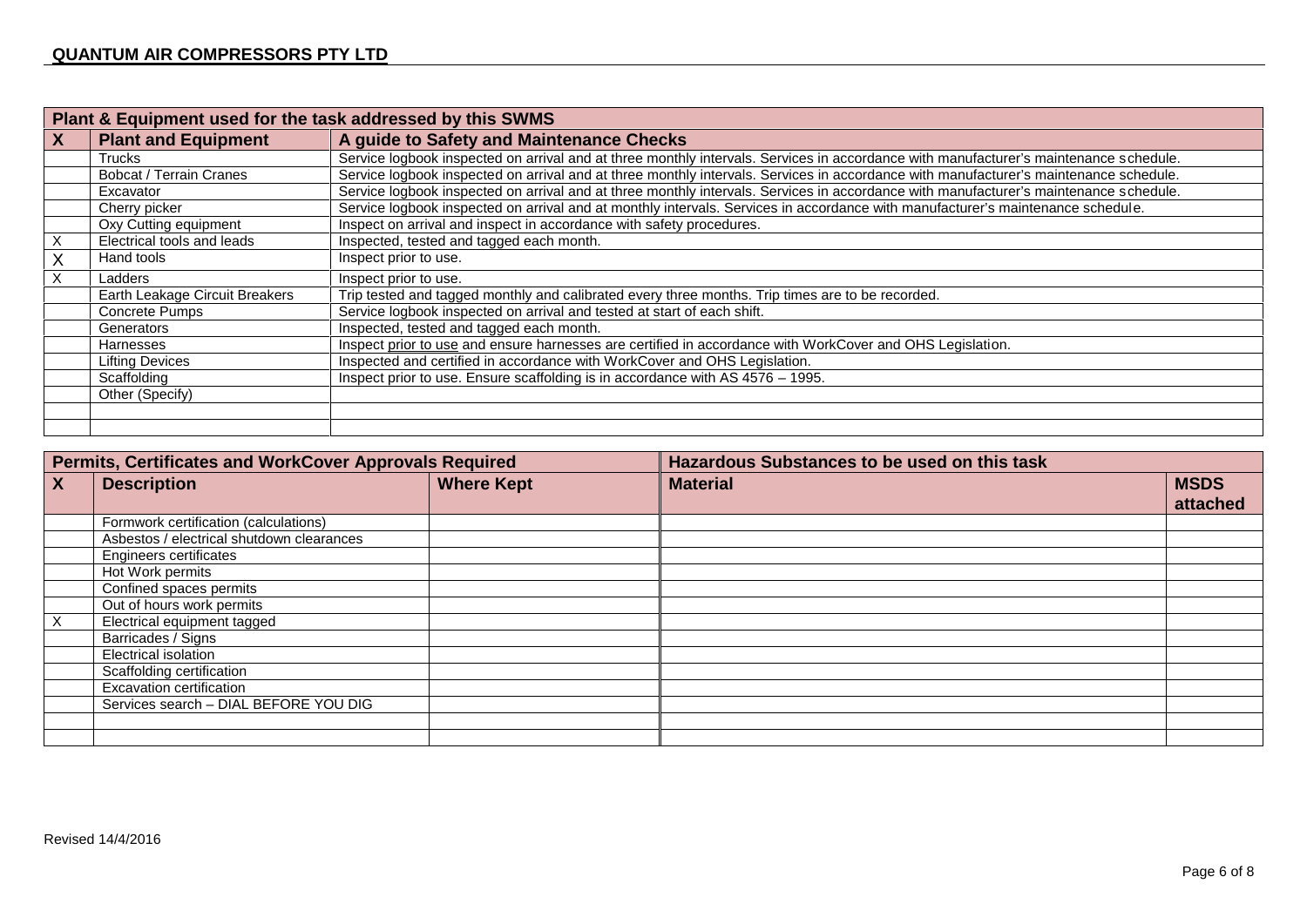| <b>Training &amp; Supervision</b>                                    |                                              |                                         |  |                                                                       |                                                                                        |
|----------------------------------------------------------------------|----------------------------------------------|-----------------------------------------|--|-----------------------------------------------------------------------|----------------------------------------------------------------------------------------|
| Who will conduct SWMS Training?                                      |                                              | <b>Qualifications</b><br>$(\checkmark)$ |  | for this activity)                                                    | Certificate II - Train Small Groups (Required if more than 10 people are being trained |
| Contact phone number:                                                |                                              |                                         |  | General Industry OHS Induction                                        |                                                                                        |
|                                                                      |                                              |                                         |  | Licensed Tradesperson                                                 |                                                                                        |
|                                                                      |                                              |                                         |  | OHS Committee / Safety Representative Consultation Training           |                                                                                        |
|                                                                      |                                              |                                         |  | Other (Specify)                                                       |                                                                                        |
|                                                                      |                                              |                                         |  |                                                                       |                                                                                        |
|                                                                      |                                              |                                         |  |                                                                       |                                                                                        |
| Who will Supervise the works?                                        |                                              | Qualifications                          |  | Supervisors / Managers OHS Training                                   |                                                                                        |
|                                                                      |                                              | $(\checkmark)$                          |  | Accident Investigation                                                |                                                                                        |
| Title:                                                               |                                              |                                         |  | General Industry OHS Induction                                        |                                                                                        |
| Contact phone number:                                                |                                              |                                         |  | Licensed Tradesperson                                                 |                                                                                        |
|                                                                      |                                              |                                         |  | OHS Committee / Safety Representative Consultation Training           |                                                                                        |
|                                                                      |                                              |                                         |  | Senior First Aid Certification                                        |                                                                                        |
|                                                                      |                                              |                                         |  | Laser Safety Officer                                                  |                                                                                        |
|                                                                      |                                              |                                         |  | <b>Confined Spaces</b>                                                |                                                                                        |
|                                                                      |                                              |                                         |  | Other (Specify)                                                       |                                                                                        |
|                                                                      |                                              |                                         |  |                                                                       |                                                                                        |
|                                                                      |                                              |                                         |  |                                                                       |                                                                                        |
| Who will inspect and approve work<br>areas, work methods, protective |                                              | <b>Qualifications</b>                   |  | Supervisors / Managers OHS Training                                   |                                                                                        |
| measures, plant, equipment and power                                 |                                              | $(\check{v})$                           |  | <b>Accident Investigation</b>                                         |                                                                                        |
| tools for use?                                                       |                                              |                                         |  | General Industry OHS Induction                                        |                                                                                        |
|                                                                      |                                              |                                         |  | <b>Licensed Tradesperson</b>                                          |                                                                                        |
|                                                                      |                                              |                                         |  | Other (Specify)                                                       |                                                                                        |
|                                                                      |                                              |                                         |  |                                                                       |                                                                                        |
| Person(s) to be involved with the work: $(v')$                       |                                              |                                         |  | Qualifications and Experience of Supervisors / Trainers & Workers $($ |                                                                                        |
|                                                                      | Carpenter                                    |                                         |  | General Industry OHS Induction                                        | <b>Excavator Operation</b>                                                             |
|                                                                      | Electrician                                  | <b>Basic Scaffolding</b>                |  |                                                                       | <b>Tower Crane Operation</b>                                                           |
|                                                                      | Fitter                                       | Advanced Scaffolding                    |  |                                                                       | Hoist (Personnel and Materials Operation)                                              |
|                                                                      | Plumber                                      | Dogging                                 |  |                                                                       | Other (Specify)                                                                        |
|                                                                      | <b>Bricklayer</b><br><b>Advanced Rigging</b> |                                         |  |                                                                       |                                                                                        |
|                                                                      | Labourers<br><b>Forklift Truck Operation</b> |                                         |  |                                                                       |                                                                                        |
|                                                                      | Steel fixer                                  |                                         |  | Concrete Placing Boom Operation                                       |                                                                                        |
|                                                                      | Other (specify                               |                                         |  | Elevated Work Platform (EWP)                                          |                                                                                        |
|                                                                      |                                              |                                         |  | Safe use of portable power tool                                       |                                                                                        |
|                                                                      |                                              | Licensed Tradesperson                   |  |                                                                       |                                                                                        |

**Training Statement**

The following people have been trained in the work activities described in this SWMS

Revised 14/4/2016